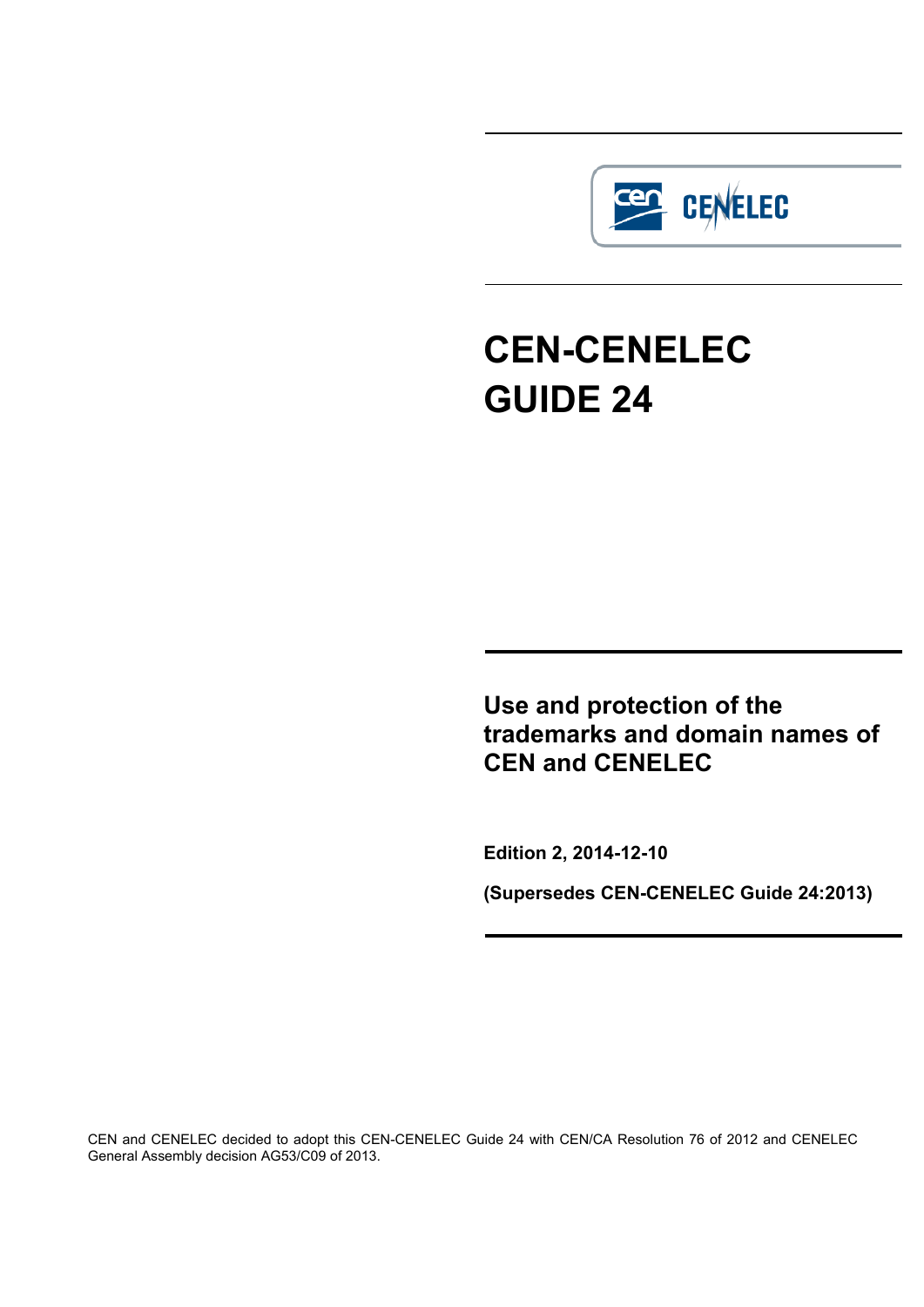

# **European Committee for Standardization**

Tel: + 32 2 550 08 11 Fax: + 32 2 550 08 19

# **European Committee for Electrotechnical Standardization**

Tel: + 32 2 519 68 71 Fax: + 32 2 550 08 19

Avenue Marnix 17 1000 Brussels - Belgium

**[www.cen.eu](http://www.cen.eu/)**

**[www.cenelec.eu](http://www.cenelec.eu/)**

**[www.cencenelec.eu](http://www.cencenelec.eu/)**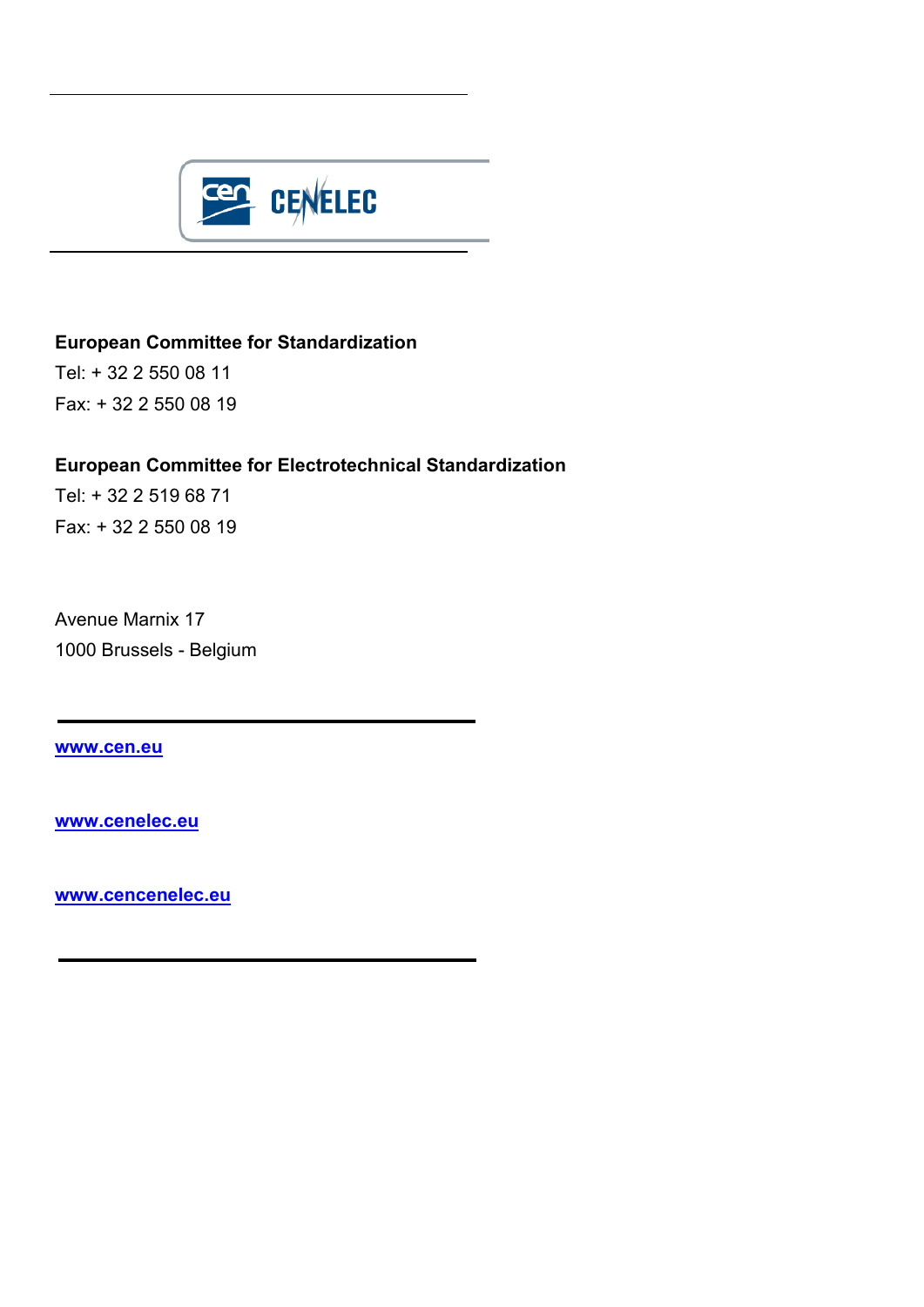| <b>Contents</b><br>Page       |                                                                              |  |  |  |  |
|-------------------------------|------------------------------------------------------------------------------|--|--|--|--|
|                               |                                                                              |  |  |  |  |
| $\blacktriangleleft$          |                                                                              |  |  |  |  |
| $\mathbf{2}$                  |                                                                              |  |  |  |  |
| $\overline{3}$                |                                                                              |  |  |  |  |
| $\overline{\mathbf{4}}$       |                                                                              |  |  |  |  |
| 5<br>5.1<br>5.2<br>5.3        |                                                                              |  |  |  |  |
| 6<br>6.1<br>6.2<br>6.3<br>6.4 |                                                                              |  |  |  |  |
| $\overline{7}$                |                                                                              |  |  |  |  |
| 8                             | Use of trademarks by Officials of the CEN and CENELEC Governing Bodies  8    |  |  |  |  |
| 9                             |                                                                              |  |  |  |  |
| 10                            | Use of trademarks by Chairs, Convenors and Secretaries of technical bodies 8 |  |  |  |  |
| 11                            |                                                                              |  |  |  |  |
| 12                            |                                                                              |  |  |  |  |
| 13                            |                                                                              |  |  |  |  |
| 14                            |                                                                              |  |  |  |  |
|                               |                                                                              |  |  |  |  |
|                               | Annex B REQUEST FOR PERMISSION TO USE A TRADEMARK OF [CEN] [CENELEC]  11     |  |  |  |  |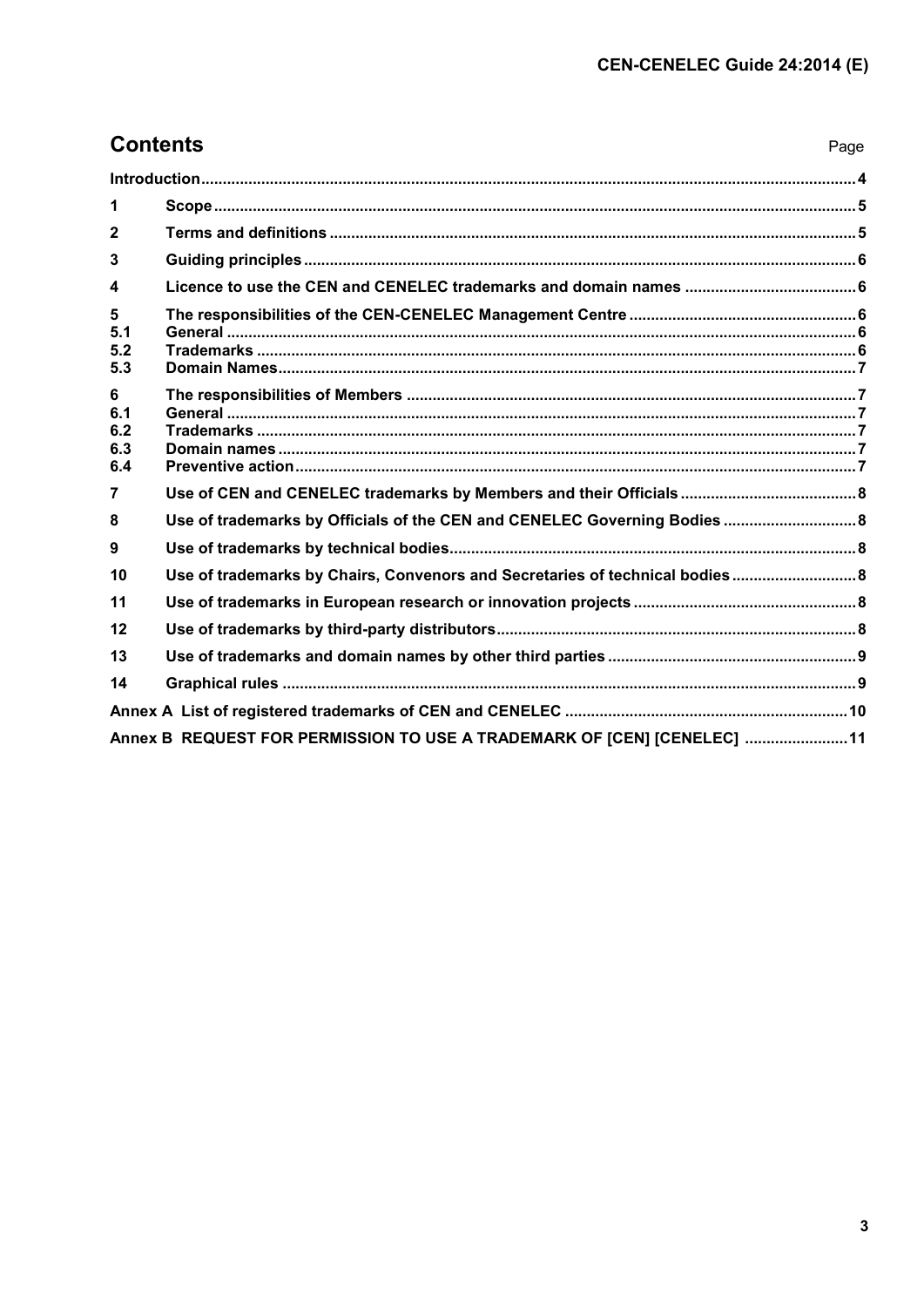#### **CEN-CENELEC Guide 24:2014 (E)**

# <span id="page-3-0"></span>**Introduction**

The trademarks and domain names of the European Committee for Standardization (CEN) and the European Committee for Electrotechnical Standardization (CENELEC) are intangible assets of the European standardization system which embody the values and the reputation of both organisations by representing the CEN and CENELEC business and conveying to customers and other stakeholders a distinctive perception of the high quality of the deliverables that CEN and CENELEC produce.

Consequently, CEN and CENELEC and their respective members have an interest in maintaining the integrity of these trademarks and domain names and a responsibility to protect them from any misuse that might damage the reputation of the two organisations.

This document supersedes CEN-CENELEC Guide 24:2013.

The main change with respect to the previous edition is listed below:

• Annex A contains the list of domain names registered by CEN-CENELEC as of November 2014.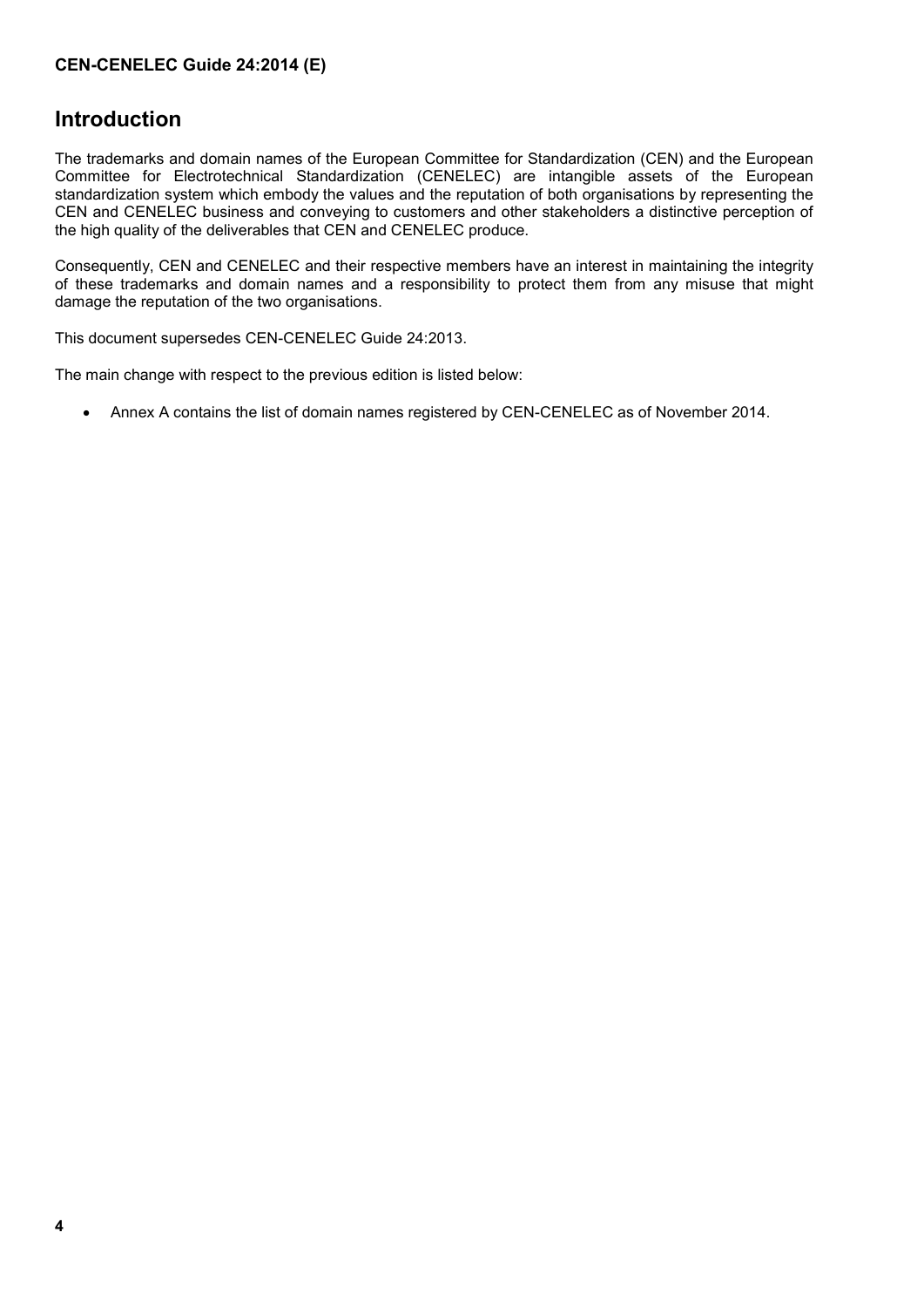# <span id="page-4-0"></span>**1 Scope**

This Guide is intended to provide guidelines on the use of the registered trademarks (logos, names, etc.) and domain names that are property of CEN and CENELEC and on their protection in case of misuse by third parties.

Details of the trademarks and domain names currently registered by CEN and CENELEC can be found in Annex A.

The template for authorising the reproduction of CEN and CENELEC trademarks is set out in Annex B.

The use of the CEN and CENELEC trademarks in connection with the national adoption of CEN and CENELEC Standards is outside the scope of this Guide and is to be found in the procedures for national adoption set out in the CEN-CENELEC Internal Regulations Part 2 and Part 3.

#### <span id="page-4-1"></span>**2 Terms and definitions**

For the purposes of this document, the following terms and definitions apply.

#### **2.1**

#### **CEN and CENELEC**

CEN and CENELEC together or separately, according to context

#### **2.2**

#### **CEN and CENELEC trademarks**

names, terms, signs, symbols or designs, or a combination of these, also referred to as "brand", identifying a CEN or CENELEC deliverable, product or service, officially registered and legally restricted to the use of the owner

Note 1 to entry The trademarks currently registered by CEN and CENELEC are set out in Annex A.

#### **2.3**

#### **CEN and CENELEC domain names**

common network names under which a collection of network devices are organised, which have been registered by CEN and CENELEC

Note 1 to entry Domain names serve as humanly-memorable names for internet addresses and are of two types: generic domain names have a generic suffix (.com, .net, .org,) and country code domain names have a country code suffix (.it, .fr, .uk,). The domain names currently registered by CEN and CENELEC are set out in Annex A.

#### **2.4**

#### **CEN and CENELEC brands**

the goodwill or reputation embodied in the trademarks and domain names of CEN and CENELEC and perceived by third parties, such as customers, stakeholders and partners, as attaching to the activities, deliverables and services of CEN and CENELEC

#### **2.5**

**CCMC**

CEN-CENELEC Management Centre and its staff

#### **2.6**

#### **CEN and CENELEC Governing Bodies**

CEN General Assembly (CEN/AG), CENELEC General Assembly (CENELEC/AG), CEN Administrative Board (CEN/CA), CENELEC Administrative Board (CENELEC/CA), Presidential Committee (PC)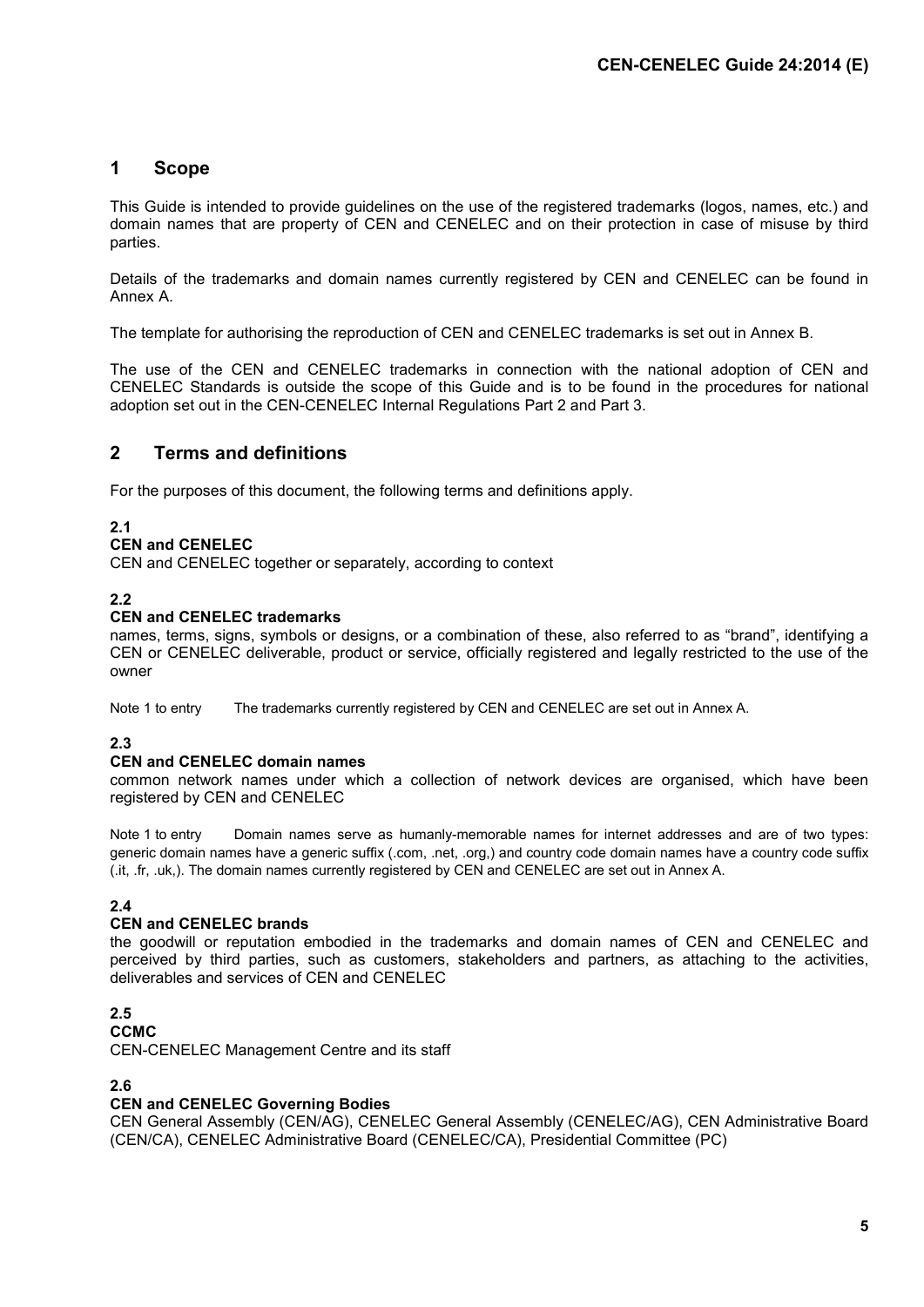#### **2.7**

#### **Technical bodies**

European technical committees, sub-committees, working groups, task groups and task forces

# **2.8**

#### **Members**

the National Members of CEN and the National Committees of CENELEC, or both, according to context

#### **2.9**

#### **Third parties**

individuals, organisations or companies, irrespective of their legal status, which are not CEN or CENELEC or their Members

#### **2.10**

#### **Third party distributor**

a third party appointed by a CEN or CENELEC Member to assist in the distribution of CEN and CENELEC publications

# <span id="page-5-0"></span>**3 Guiding principles**

The CEN and CENELEC trademarks and domain names are reserved for use by CEN and CENELEC and their respective Members in the promotion of their standardization activities and their deliverables and other services. They shall never be used in ways that compromise the integrity and reputation of CEN and CENELEC. In particular, third parties shall not use the CEN and CENELEC trademarks and domain names in ways that imply that they are affiliated to CEN and CENELEC or are acting on their behalf, or that their own activities, products or services have been approved or endorsed by CEN and CENELEC.

When third parties are authorised by CCMC or Members to use CEN and CENELEC trademarks for the legitimate purposes set out in this Guide, this use shall be monitored to ensure that the third party is not seeking to use the trademarks in any other ways or for any other purposes.

# <span id="page-5-1"></span>**4 Licence to use the CEN and CENELEC trademarks and domain names**

CEN and CENELEC are the owners of their respective trademarks and domain names and grant to their Members the exclusive right to use them in accordance with the provisions of this Guide. Members therefore act as the authorised national licensees of the relevant trademarks and domain names when using them in accordance with this Guide and when acting on behalf of CEN and CENELEC in their national territories.

# <span id="page-5-2"></span>**5 The responsibilities of the CEN-CENELEC Management Centre**

#### <span id="page-5-3"></span>**5.1 General**

CCMC is responsible for the overall coordination of the activities related to the use and protection of the trademarks and domain names of CEN and CENELEC, including registration, analysis of cases of possible infringements and, if necessary, assistance to Members in legal and other actions to prevent their misuse by third parties.

#### <span id="page-5-4"></span>**5.2 Trademarks**

**5.2.1** *Trademark registration*: CCMC is responsible for the registration and maintenance of the trademarks of CEN and CENELEC and bear the related costs. Registration may be at European level (CTM), international level (WIPO) or both levels, as appropriate.

**5.2.2** *Trademark licence*: CCMC is responsible for ensuring that all registered trademarks include a proper licence which will allow Members to represent CEN and CENELEC in their national territories.

**5.2.3** *Protection of trademarks*: CCMC is responsible for protecting the CEN and CENELEC trademarks against misuse by third parties in territories other than those of Members and bear the related costs.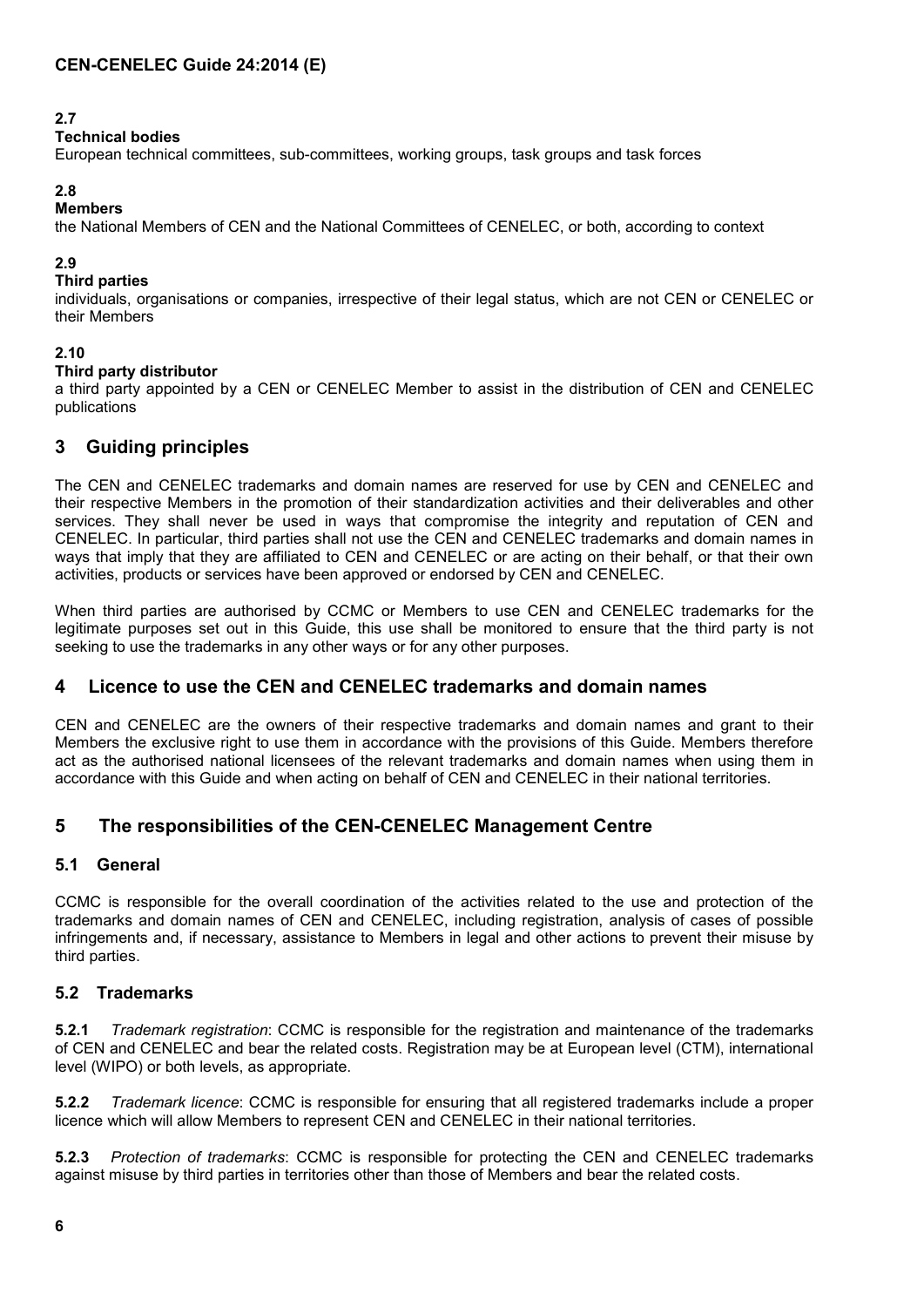**5.2.4** When the same misuse of a CEN or CENELEC trademark occurs in the national territories of more than three Members simultaneously, the relevant Administrative Board may request CCMC to participate directly in any legal proceedings and to agree with the relevant Members an appropriate sharing of activities and costs, on a case-by-case basis.

#### <span id="page-6-0"></span>**5.3 Domain Names**

**5.3.1** *Generic domain names:* CCMC takes all appropriate measures, including legal action if necessary, to prevent the misuse of its generic domain names and may register domain names relevant to CEN and CENELEC to prevent third parties from doing so and using them in ways that might be confusing or otherwise detrimental to CEN and CENELEC, and bear the related costs. CCMC may use, or refrain from using, these domain names at its own discretion.

**5.3.2** *Country code domain names:* CCMC takes all appropriate measures, including legal action if necessary, to prevent the misuse of the CEN and CENELEC country code domain names in territories other than those of Members, and bears the related costs.

#### <span id="page-6-1"></span>**6 The responsibilities of Members**

#### <span id="page-6-2"></span>**6.1 General**

Members are responsible for protecting the domain names and trademarks of CEN and CENELEC in their national territories.

#### <span id="page-6-3"></span>**6.2 Trademarks**

**6.2.1** Members monitor the use of the CEN and CENELEC trademarks in their national territories, both by their own organisations, by third parties and by third party distributors, to ensure that the rights and interests of all other Members are safeguarded.

**6.2.2** Members are encouraged to make periodic checks of possible misuse on web sites or in internet forums and social networks such as Facebook, Twitter and LinkedIn. Any possible misuse shall be referred to CCMC to determine if the use has been authorised or not, and if it will adversely affect the reputation or distinctive character of the CEN and CENELEC brands.

**6.2.3** Members shall take all appropriate measures that are in accordance with national legislation to prevent the unauthorised use of the CEN and CENELEC trademarks in their national territories and bear the related costs. As trademark licensees, Members have the right to represent CEN and CENELEC in any legal action that might be necessary to this end.

**6.2.4** In cases of misuse at national level where exceptional costs are involved, a Member may request CCMC to participate directly in legal proceedings and to share the costs. The relevant Administrative Board decides on such requests on a case-by-case basis. If the Administrative Board has requested CCMC to participate, the Member shall agree beforehand with CCMC on an appropriate sharing of activities and costs.

**6.2.5** Members shall inform CCMC of any dispute that arises in their national territories in connection with the use of the CEN and CENELEC trademarks.

#### <span id="page-6-4"></span>**6.3 Domain names**

Members shall take all appropriate measures that are in accordance with national legislation to prevent the misuse of the CEN and CENELEC country code domain names related to their respective countries.

#### <span id="page-6-5"></span>**6.4 Preventive action**

Members are encouraged to publicise that they are the only legitimate representatives of CEN and CENELEC in their national territories and the only bodies that can authorise third parties to use the CEN and CENELEC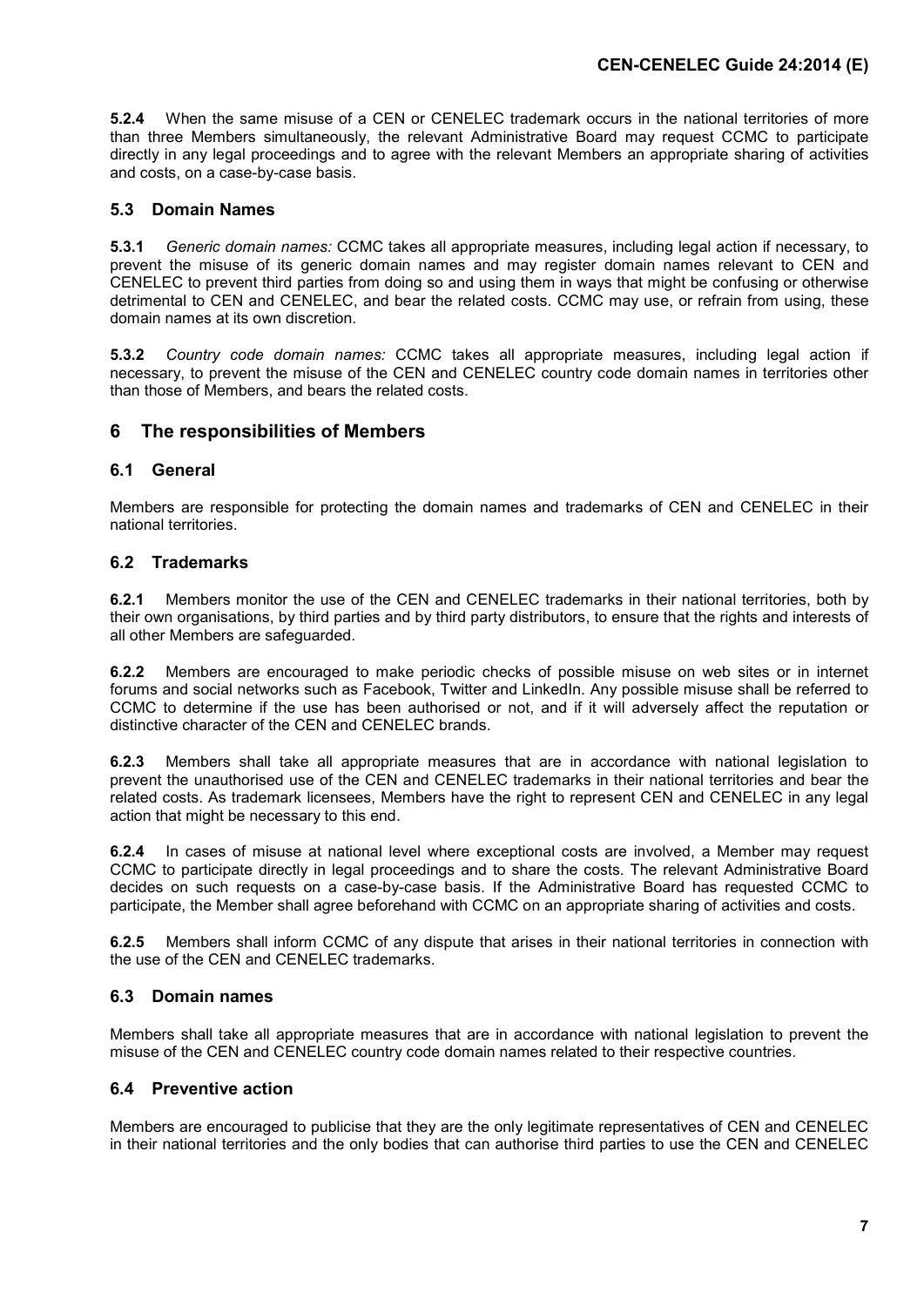#### **CEN-CENELEC Guide 24:2014 (E)**

trademarks and domain names in their respective countries. Members are also encouraged to add the registered trademark symbol ® to the trademarks when authorising their use by third parties.

### <span id="page-7-0"></span>**7 Use of CEN and CENELEC trademarks by Members and their Officials**

**7.1** Members have the right to use the CEN and CENELEC trademarks in the conduct of their standardization activities and as the national representatives of CEN and CENELEC in their respective countries. These rights shall be exercised in accordance with the provisions of this Guide and the policies determined by the CEN and CENELEC Governing Bodies. Any other use is forbidden.

**7.2** Members of CEN and CENELEC are not allowed to authorise, whether by contract or otherwise, the use of the trademarks by third parties within their own national territory, except in the following cases:

- a) by third party distributors appointed by the Member (see Clause 12 below);
- b) by third parties hosting meetings of the Member or meetings of a European technical body;
- c) in the framework of agreed conformity assessment activities (such as the use of the Keymark).

# <span id="page-7-1"></span>**8 Use of trademarks by Officials of the CEN and CENELEC Governing Bodies**

Individuals serving as Officials in the Governing Bodies of CEN and CENELEC may reproduce the appropriate trademarks on their business cards, but any other use shall be expressly authorised by the Director General.

#### <span id="page-7-2"></span>**9 Use of trademarks by technical bodies**

In addition to the use of the CEN and CENELEC logos that are specified in the CEN/CENELEC Internal Regulations Part 1 and Part 2, European technical bodies are also encouraged to use the relevant CEN and CENELEC trademarks on their web sites and documents in order to promote the European standardization system and the key role that they play within it. CCMC may authorise other use on a case-by-case basis.

#### <span id="page-7-3"></span>**10 Use of trademarks by Chairs, Convenors and Secretaries of technical bodies**

Individuals serving as Chairs, Convenors and Secretaries of European technical bodies may reproduce the relevant trademarks on their business cards and email signatures but shall always reference the technical body.

Chairs, Convenors and Secretaries always act on a personal basis and shall not represent themselves as acting on behalf of CEN or CENELEC, nor knowingly allow others to think they are doing so.

#### <span id="page-7-4"></span>**11 Use of trademarks in European research or innovation projects**

Third parties participating with CEN and CENELEC, or one or more of their Members, in a research of an innovation project co-funded by the European Commission, may only use the trademarks of CEN and CENELEC on web sites, documents, meetings or in any other way with the express permission of CCMC and in accordance with the template in Annex B.

#### <span id="page-7-5"></span>**12 Use of trademarks by third-party distributors**

Members may appoint third party distributors to assist in the distribution of CEN and CENELEC publications and deliverables. At the Member's discretion, third party distributors may be permitted to reproduce the trademarks of CEN and CENELEC in their promotional activities on behalf of the Member, but their use shall be clearly specified in the contract and shall be in accordance with the template in Annex B.

Third party distributors shall never be authorised to register any of the trademarks or domain names of CEN or CENELEC.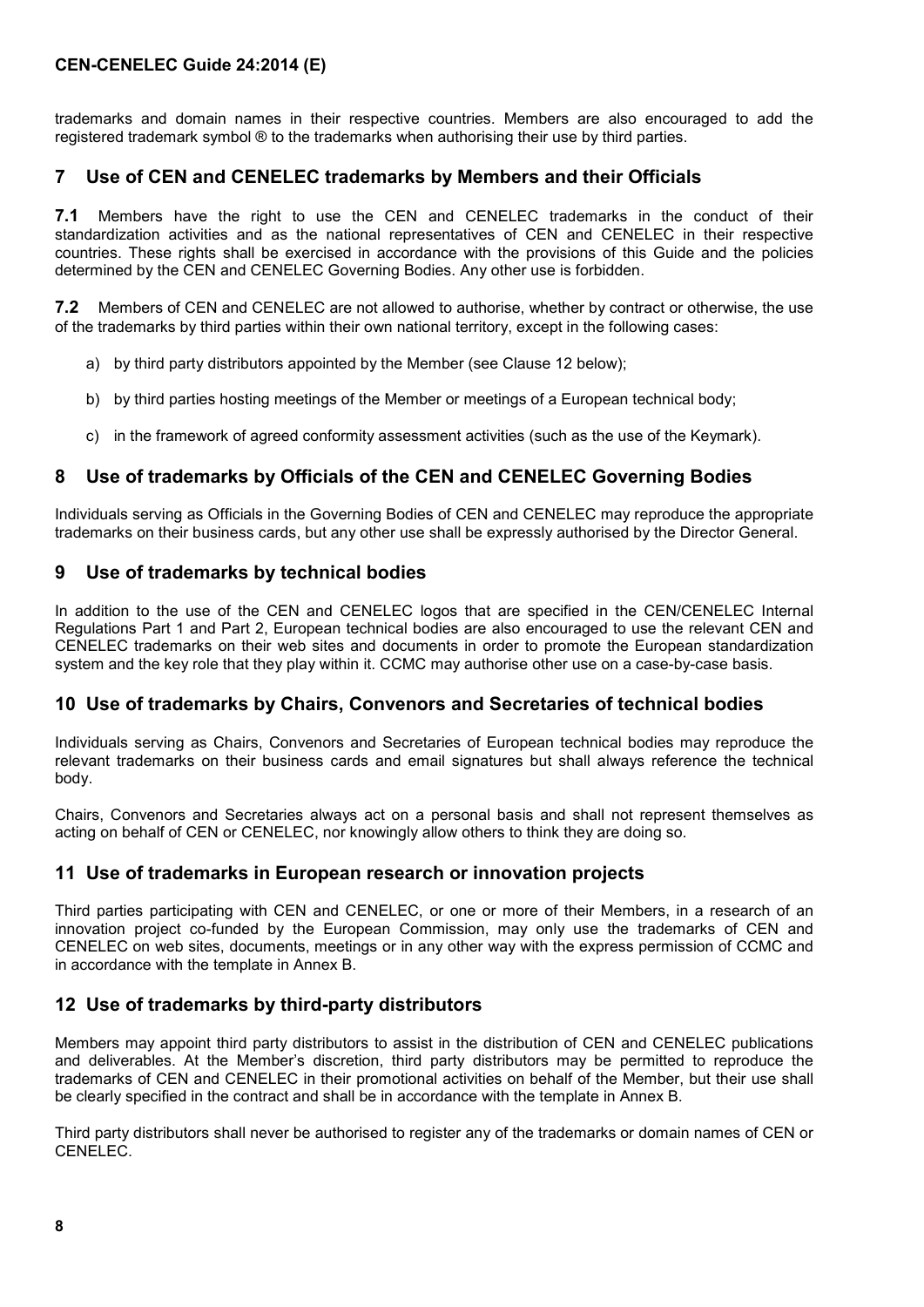# <span id="page-8-0"></span>**13 Use of trademarks and domain names by other third parties**

As a general rule, CCMC does not authorise use of the CEN and CENELEC trademarks and domain names for marketing and commercial activities of third parties.

Following a request in accordance with the template in Annex B, and if justified by the circumstances, CCMC may authorise other third parties to use the CEN and CENELEC trademarks or domain names for purposes other than those set out in this Guide.

For the authorisation of third parties by the Members, please refer to Clause 7.2 above.

#### <span id="page-8-1"></span>**14 Graphical rules**

The reproduction of CEN and CENELEC trademarks by Members or third parties shall always be in accordance with the graphical rules established by CCMC.

Information on graphical rules can be obtained from the Communication Unit at the CEN-CENELEC Management Centre: [info@cencenelec.eu.](mailto:info@cencenelec.eu.)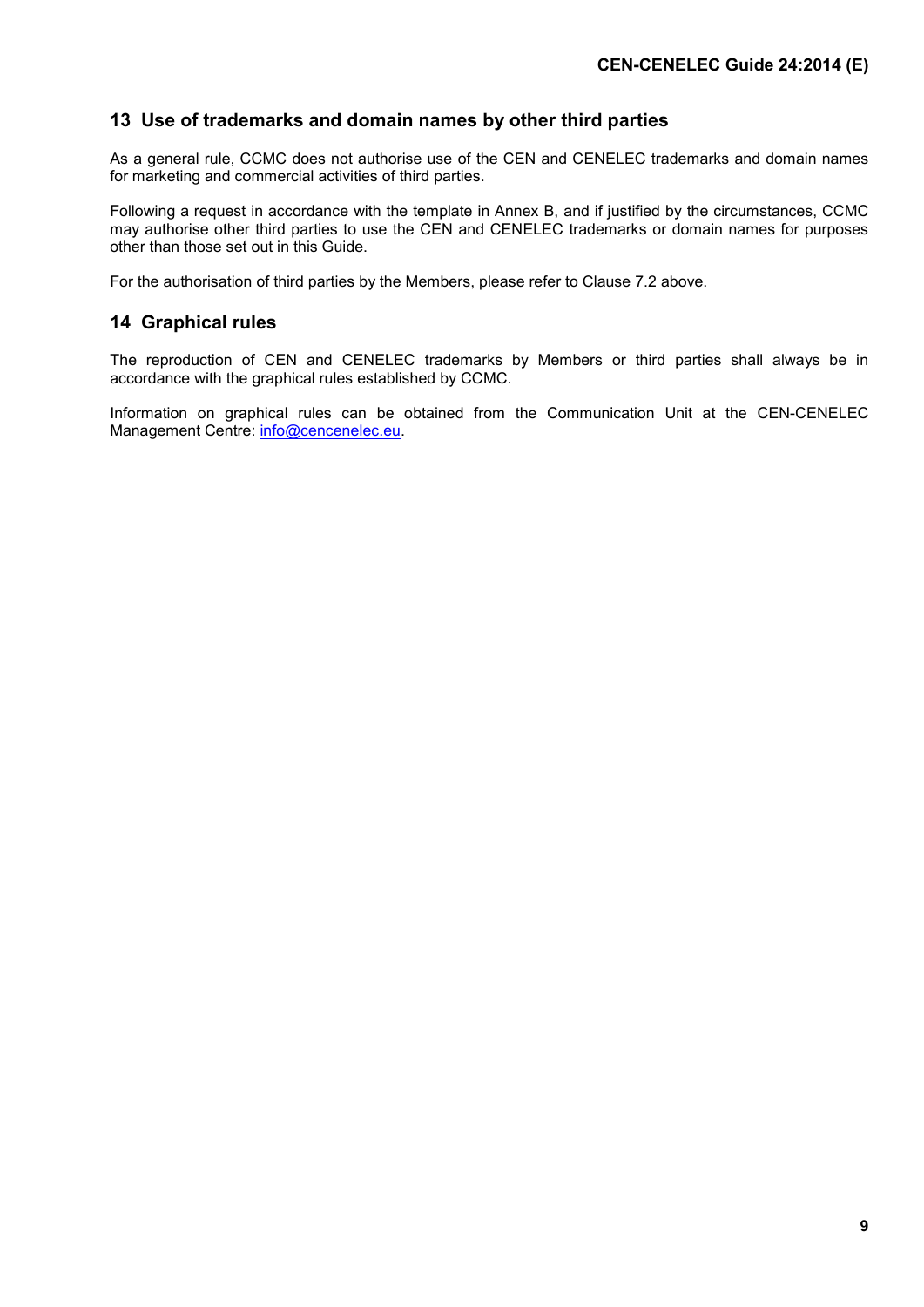# **Annex A**

# <span id="page-9-0"></span>**List of registered trademarks of CEN and CENELEC**

CENELEC

# **Verbal:**



# **Trademarks:**



(CEN logo) (CENELEC verbal & logo)

# **Certification marks:**



(Keymark) (CENCER) (CENCER) (CECC)



# **Domain names:**

| <b>CEN</b> | <b>CENELEC</b> | Common         | <b>Other</b>          |
|------------|----------------|----------------|-----------------------|
| cen.eu     | cenelec.be     | cencenelec.eu  | standards.eu          |
| cen.li     | cenelec.cn     | cencenelec.org | european-standards.eu |
| cenorm.be  | cenelec.eu     |                | meetingcentre.org     |
| cenorm.org | cenelec.org    |                | keymark.eu            |
|            |                |                | cencer.eu             |
|            |                |                | sesec.eu              |